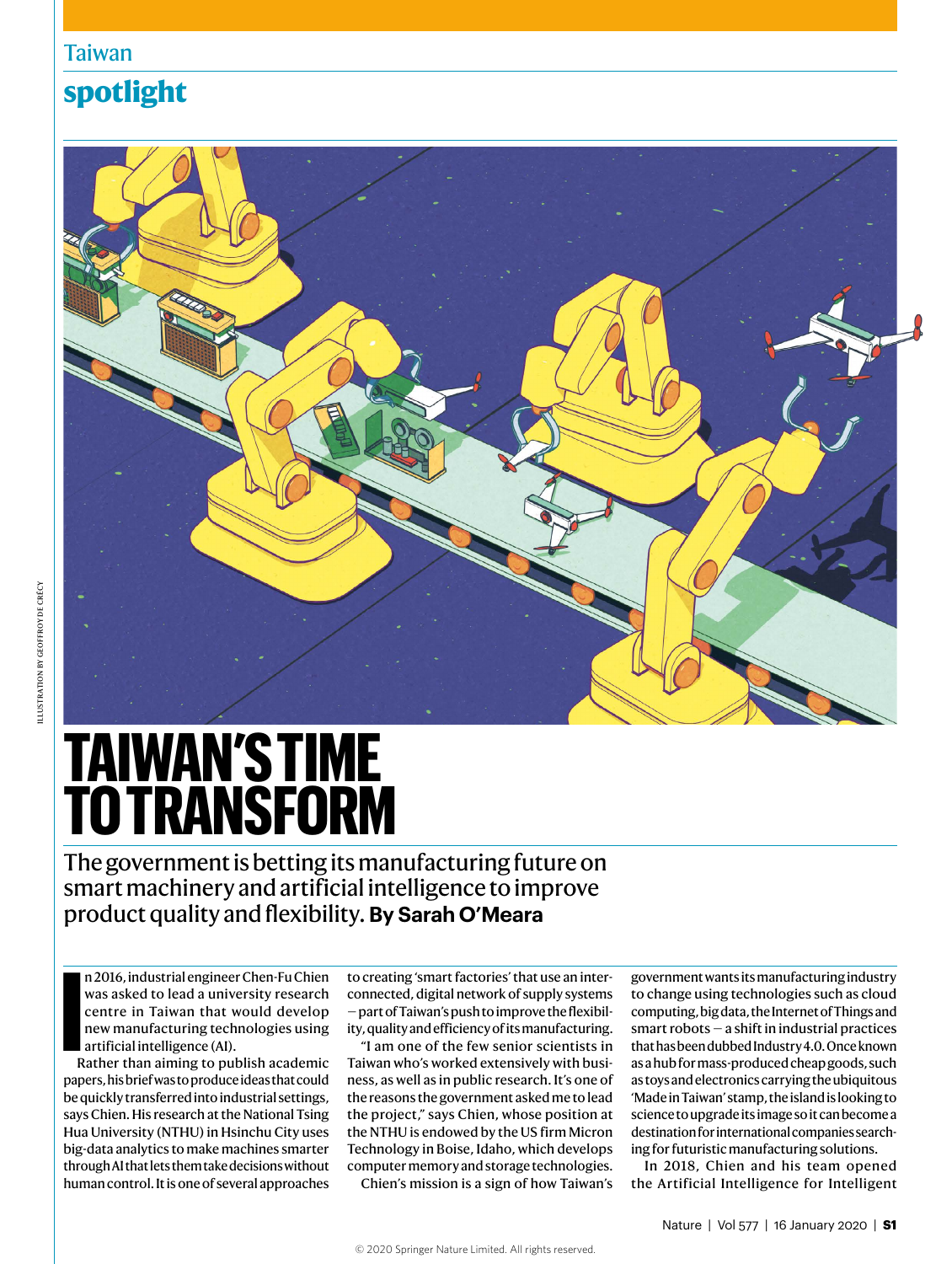## Taiwan

# **spotlight**

Manufacturing Systems (known as AIMS) research centre in Hsinchu. The laboratory has more than 50 staff members and Chien is responsible for 10 related projects in other research institutes across Taiwan. It is part of a wider initiative begun in 2018 that includes three further facilities developing AI technologies in areas such as financial technology, health care and intelligent transportation systems. The whole initiative will cost the Taiwanese government around US\$33 million over 5 years.

"The Ministry of Science and Technology wanted our centre to help create the next generation of intelligent manufacturing systems that could only be found in Taiwan," Chien says. The ministry's aim is "to use the region's strength in electronics manufacturing to its best advantage and establish Taiwan as a key high-tech manufacturing hub".

Taiwan's efforts to change its manufacturing model are timely. A global slowdown in trade since 2011 and a tariff war on goods traded between mainland China and the United States have pushed companies to look for alternative manufacturing options that are flexible, efficient and unaffected by such economic tussles.

#### **Diverse development**

Taiwan has been a leading manufacturer of electronic components since the 1990s. Its economy remains reliant on an industry that is led by the world's largest contract electronic chipmaker, Taiwan Semiconductor Manufacturing Company (TSMC), which supplies technology companies such as Apple and Huawei and contributed more than 4% to the region's gross domestic product in 2018.

However, the growth of consumer electronics has slowed across the world in the past few years: many people already have smartphones, and so fewer are being bought. In 2016, Taiwan's newly inaugurated president, Tsai Ingwen, announced that the government would promote a new model of economic development. The idea was to encourage local technology firms to diversify their products and to become more innovative and self-sufficient to boost technology ties with the United States and Japan. Taiwan also wants to reduce its reliance on mainland China (see 'Moving money').

## **"Companies need to make manufacturing more intelligent so it can be more flexible."**

Tsai's 2016 strategy was followed by a breakneck series of policy announcements to encourage investment in smart machinery equipment that can work with less input from an expensive human controller — and in other manufacturing technologies (see 'Non-stop reforms').

When Taiwanese manufacturers began moving factories to mainland China in the 2000s, it harmed the development of smart manufacturing technology on the island, explains Stephen Su, who runs a centre at Taiwan's Industrial Technology Research Institute (ITRI), a government-funded research and development centre in Hsinchu. The institute, founded in 1973, has acted as an incubator for several Taiwanese companies, including the TSMC.

Now the government is "pouring resources" into smart manufacturing "because it's the future of production", Su says.

A conventional moving assembly line many people using tools to complete small tasks in a much larger, complex process — was pioneered by Henry Ford to manufacture automobiles in the United States in 1913. Invented at the end of the 'second industrial revolution' that saw the global spread of technologies such as electrical power, the assembly line is still used in many factories today, says Chien.

Machines have largely replaced workers since the advent of the computer age, which saw a third revolution in industry involving robotics and greater automation. The next development, known as the fourth industrial revolution or Industry 4.0, will use advances in cyber-physical systems, such as optical-fibre sensors on machines. These will collect and exchange data that can be processed by bigdata analytics and AI technologies, enabling manufacturers to make flexible decisions about how they operate and to allocate resources efficiently to empower smart production. Taiwan is betting that the products of the future will be made by such intelligent machinery.

Companies around the world are similarly re-evaluating where and how they make their products, says Jason Ho, general manager of Avectec in Zhubei City near Hsinchu, which offers conventional manufacturers a software platform to help create smart factories. In these, networked machines can detect their own faults, work more efficiently and reduce production costs.

"Particularly in high-tech areas such as the computer industry, information and communications technology and consumer electronics, companies don't need to focus on making more products more quickly. They need to make manufacturing more intelligent so it can be more flexible. That way, companies can quickly adjust the product to meet the demands of each customer," Ho says.

#### **Talent base**

Now that Taiwan is remaking itself as a destination for the next generation of manufacturers, there's one thing it requires more of: talent.

It is in urgent need of experienced engineers, both to design smart manufacturing technologies and to create the high-tech products of the future, says Su. "We must invest in our scientists and engineers. There are many countries in southeast Asia that are also becoming more sophisticated in terms of manufacturing, and to stay competitive, it's important to make investments in education," says Su.

## **NON-STOP REFORMS TAIWAN'S POLICIES AIM TO BOOST TECH-BASED INDUSTRIES**

**May 2016** Taiwan's government announces its 'Five plus two' policy — a plan to innovate in the fields of biotechnology, defence, green energy, intelligent machinery and the Internet of Things.

**November 2016** Launch of the Digital Nation and Innovative Economic Development Program (DIGI+), an initiative to make Taiwan a smart digital region by 2025. Policies include investment in start-up firms and development of the cybersecurity industry.

**February 2017** The Smart Machinery Promotion Program is introduced. It aims to develop smartmachinery applications by combining manufacturing expertise with that from information and communications technologies.

**July 2017** The Ministry of Science

and Technology (MOST) unveils plans to establish four research centres in artificial intelligence (AI). The initiative will cost US\$33 million annually over five years.

#### **August 2017**

MOST announces a 4-year, \$132-million semiconductor programme to speed up the development of AI processor chips, and a 5-year, \$517.5-million strategy to cultivate AI talent and research (2017 to 2021).